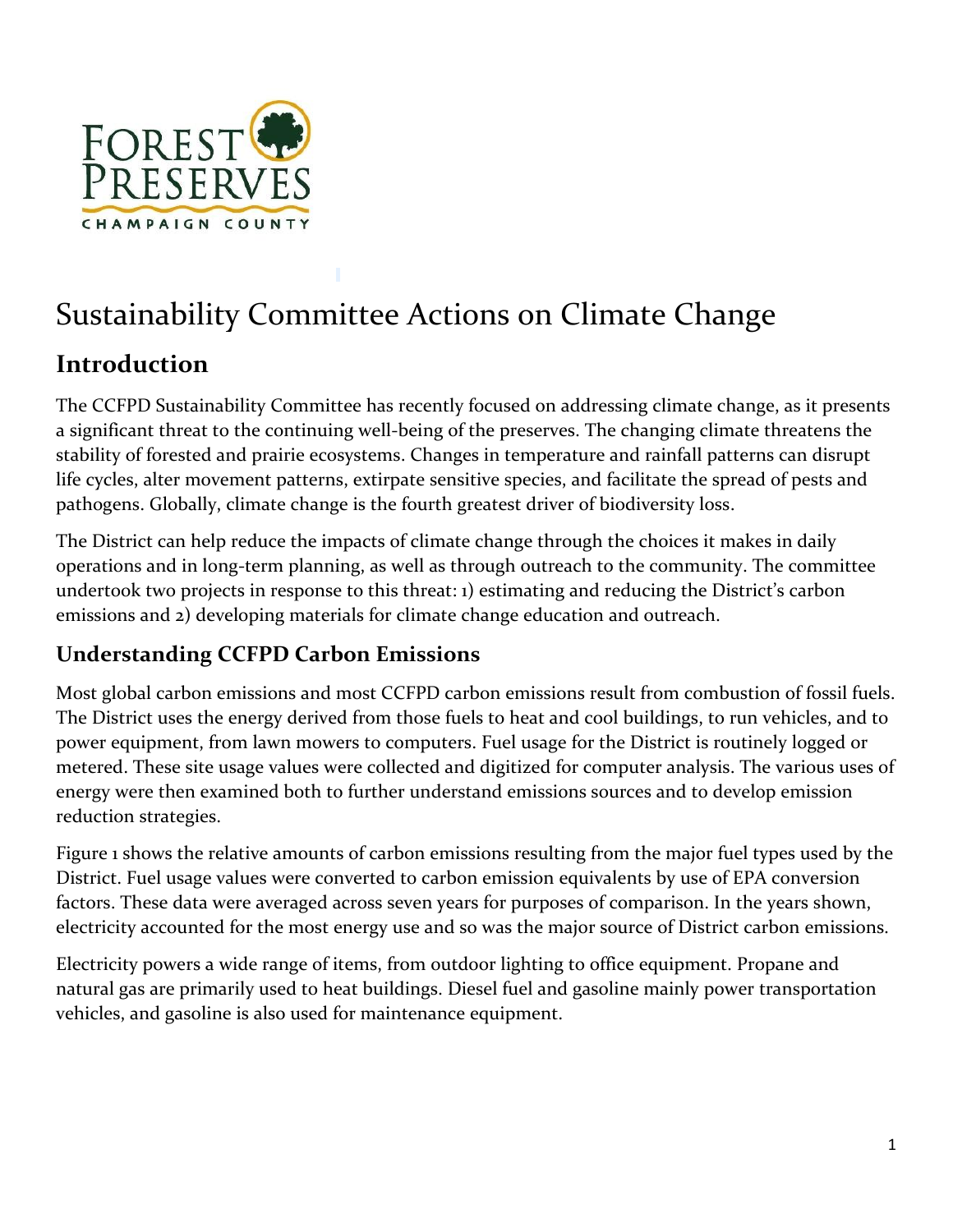

**Figure 1.** Average annual CCFPD CO<sub>2</sub> emissions sources between 2013 and 2019 (in metric tons):

#### **Reducing Carbon Emissions**

Electrical power was the largest source of energy and emissions for the District in 2013-2019 (Figure 1). Electricity can be generated in a way that results in very low carbon emissions through use of renewable energy sources such as solar, wind, or hydropower. That fact provided the opportunity for the District to readily reduce carbon emissions through purchase of low carbon electrical power.

Starting in January of 2020, CCFPD began using low carbon renewable electric power provided by an Ameren subcontractor. That power is produced by a wind farm, is placed on the electrical grid, and sold through use of renewable energy certificates (RECs). It replaces standard grid electricity, about 70% of which is produced by burning coal and natural gas with resulting carbon emissions.

The Lake of the Woods Forest Preserve is the only property using power from Ameren, so the purchased renewable energy replaces the typical grid electrical power only at that site. However, more electricity is consumed at Lake of the Woods than both Middle Fork River and Homer Lake Forest Preserves combined, resulting in a significant reduction in emissions from the switch.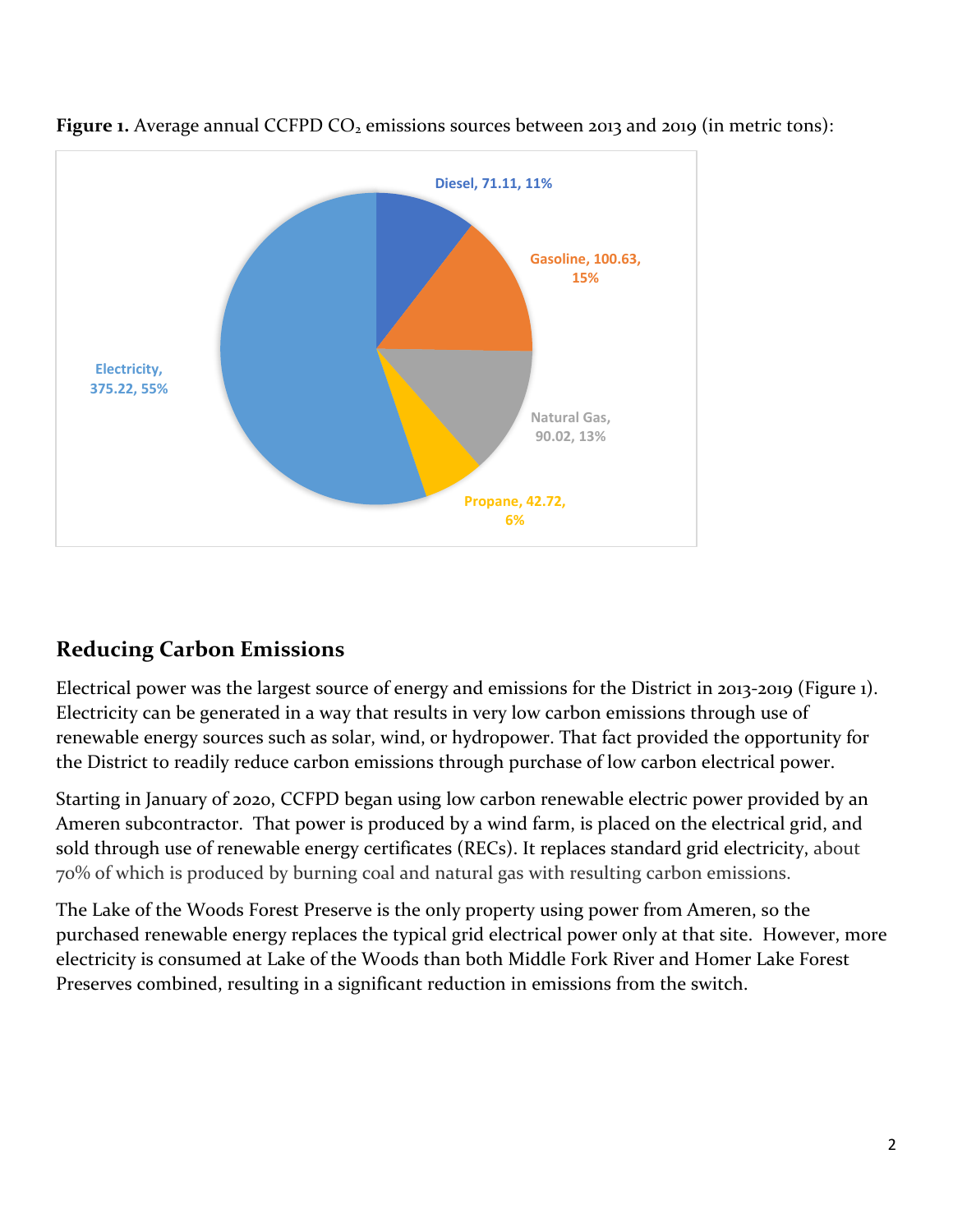

**Figure 2.** CCFPD CO<sub>2</sub> emissions between 2013 and 2020 (in metric tons):

Figure 2 shows the total, District-wide  $CO<sub>2</sub>$  emissions between 2013 and 2020. The average annual emissions between 2013 and 2019 was 679.7 metric tons of  $CO<sub>2</sub>$ . In 2020,  $CO<sub>2</sub>$  emissions were 457.1 metric tons, a 33% reduction in total, District-wide emissions. That is the equivalent of taking 48 passenger cars off of the road for a year.

Emission values for 2020 (Figure 3) differ from the 2013 to 2019 average values in both total quantity and in the proportional contributions from each of the fuel types. Two predominant factors account for the changes shown from Figure 1; one is the purchase of renewable electrical power, which lowered both the electrical emissions and total emissions. Replacement of standard grid electrical power with low carbon power at the Lake of the Woods preserve has a substantial effect on overall emissions, since that preserve is the largest user of electrical power for the District. The other change in 2020 was a decrease in use of the preserve's indoor facilities from COVID-19 related behavior changes.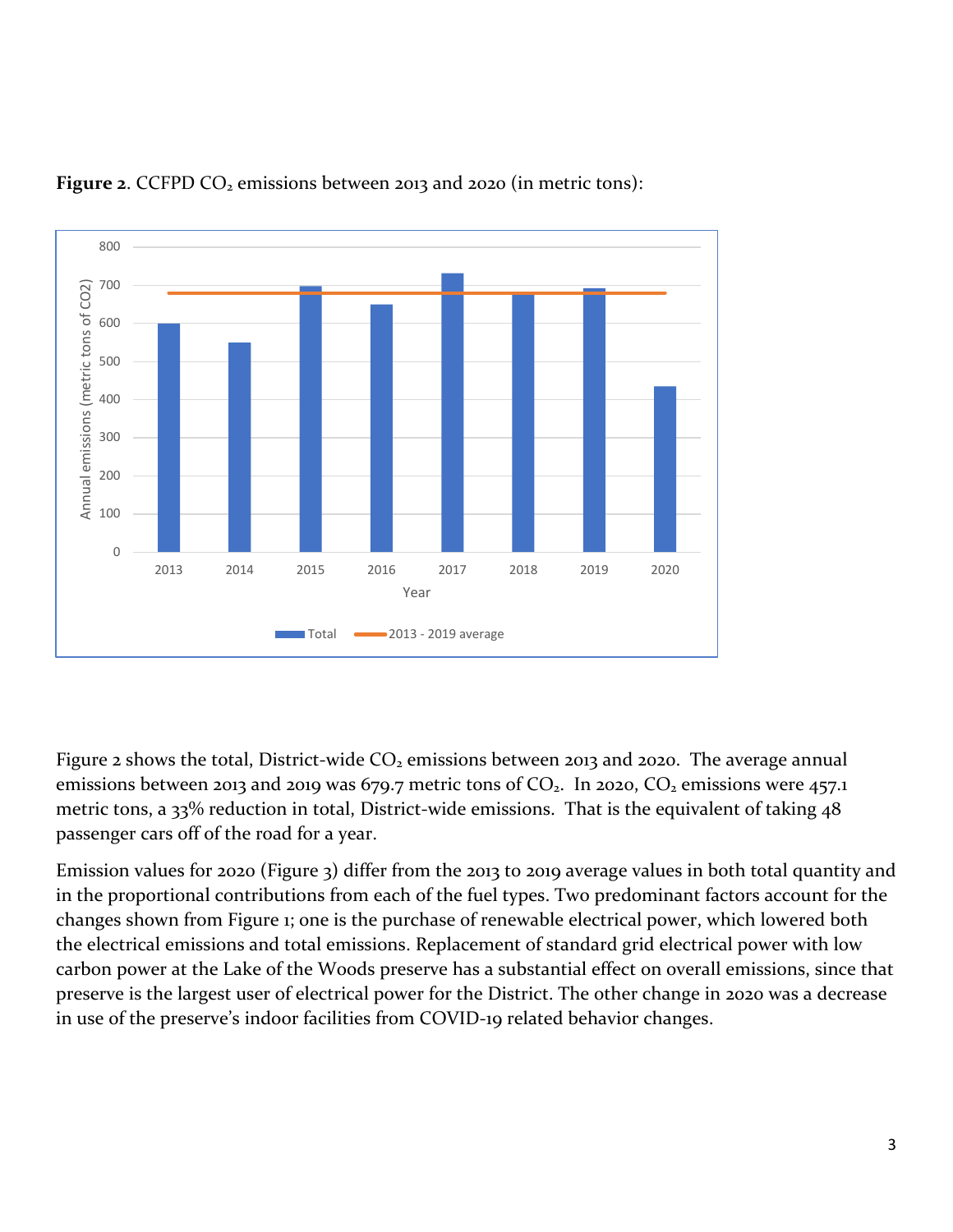

**Figure 3.** CCFPD CO<sub>2</sub> emission sources in 2020 (in metric tons):

Another effort to reduce carbon emissions from the District was to use Ameren Energy Efficiency Program initiatives funding to upgrade lighting and HVAC units at the Lake of the Woods site. More efficient lighting fixtures were installed at nine locations. Together, those more efficient fixtures will reduce electrical energy use by 65,848 kilowatt hours annually. The more efficient HVAC systems installed will reduce energy use a further 2,210 kilowatt hours annually. Since the energy reduction measures were all installed at the Lake of the Woods Preserve, which is using carbon free electrical power, these energy reduction measures do not count towards reducing District carbon emissions. All the Energy Efficiency Program upgrades were enacted at that site because Ameren provided the funding to help pay for the costs of those improvements.

In January 2020 the committee set a goal of reducing carbon emissions for the District by 5% from the 2013-2019 average in five years. Figure 2 shows that the actual reduction was far greater, but we are aware that 2020 was an unusual year that afforded rare opportunities to cut emissions. We will continue to advocate for additional reductions. The CCFPD can continue to cut emissions by installing more efficient fixtures, modernizing buildings, and by replacing fossil fuel-using equipment with electric equipment.